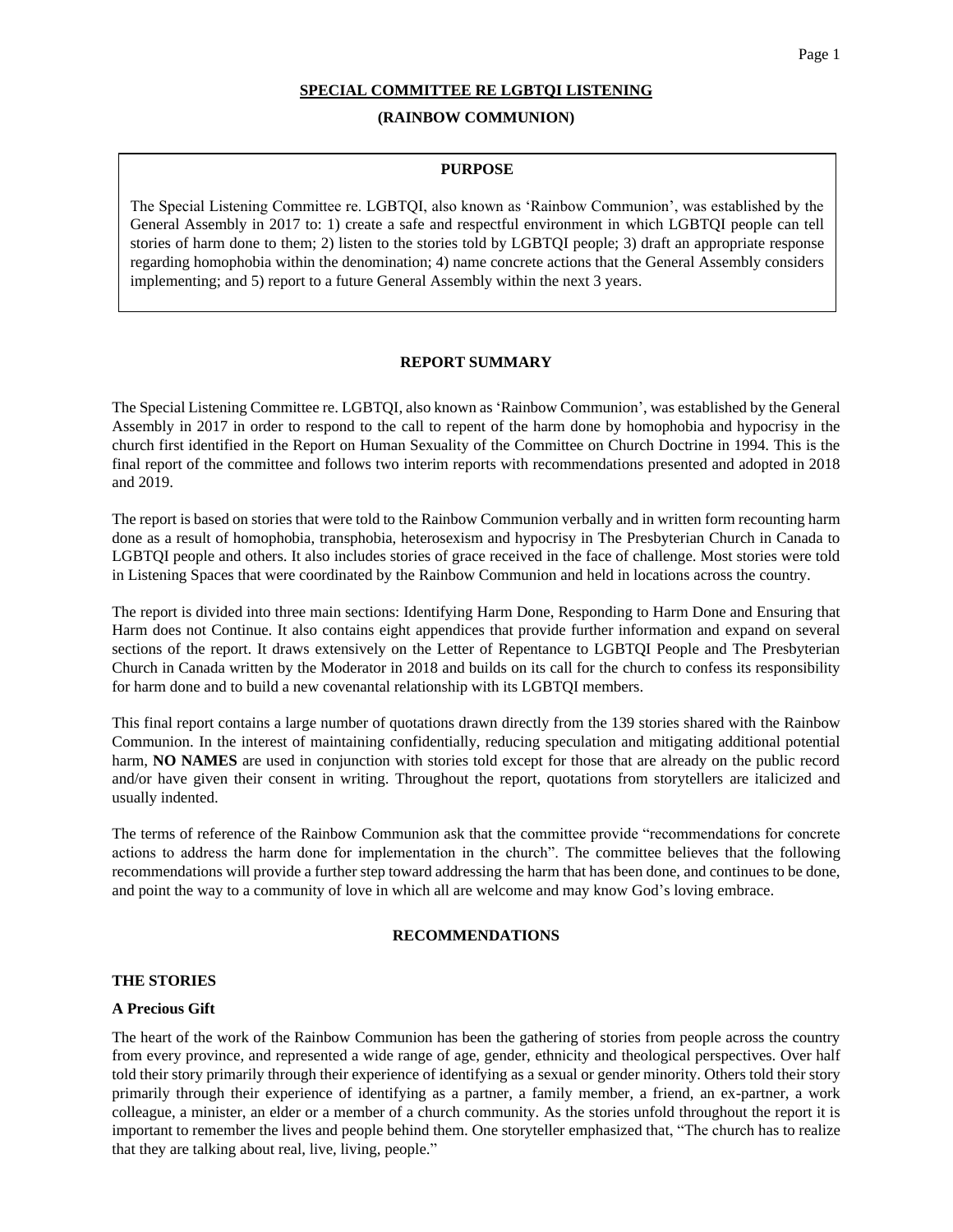It was the only time that I ever felt that the church was listening...really listening...and that I had anything to say of value.

## **Recommendation No. RCL-001**

That the gratitude of the General Assembly be extended to all who have told their stories as part of the Special Listening Committee re: LGBTQI (Rainbow Communion).

## **When God Works through LGBTQI People**

What was conveyed in many stories was that people who identify as LGBTQI understand themselves to be part of the church, members of the body of Christ. It is important to recognize that LGBTQI people are mediums of God's grace, not only recipients of it through others. It often happens that a false dichotomy is drawn between the church and the LGBTQI community. All people are a gift from God and exclusion not only harms those who identify as LGBTQI; the life of the church and its witness to the world is diminished when LGBTQI people are excluded. In order for the church to move in a new direction, it is essential to affirm that all people whatever their sexual orientation or gender identity are equally beloved by God.

In responding to a parent who was troubled that their daughter came out, I replied, "Don't worry about her salvation; it's in God's hands. Just love her."

---

I can see how my journey and my pain and all that has transformed my life...can be used to walk with other people. And maybe, to also walk with The Presbyterian Church in Canada...and maybe that is where grace can be found.

## **Recommendation No. RCL-002**

That The Presbyterian Church in Canada affirm that all people whatever their sexual orientation or gender identity are equally beloved by God.

## **GOD'S COVENANTAL EMBRACE**

### **A Call to Confession**

The stories shared with the Rainbow Communion have been painful and disturbing, as people have recounted their experiences of emotional, spiritual and financial harm done. This harm is extensive and includes alienation, family division, separation from community and church, spiritual distress, bullying, harassment, loss of vocation, loss of income, loss of reputation, internalized homophobia and self-loathing, self-harm, substance abuse, suicidal ideation, death by suicide, and a sense of separation from God. It is truly a sign of God's grace that people who identify as LGBTQI and others who have been harmed remain in the church and continue to offer their gifts in the midst of these challenges.

Many people remain skeptical and doubtful about the church's ability and willingness to repent. Repentance requires a full recognition of the harm that has been done and continues to be done by the church to people who identify as LGBTQI. In addition, concrete actions that address this harm will need to be implemented in order to bring the healing that is needed and the assurance that harm will not continue.

Over and over again, the Rainbow Communion heard the call for The Presbyterian Church in Canada to make a public confession of the harm that has been done to people who identify as LGBTQI and to pledge itself to change in order to stop harm from continuing to be done. Only this will provide a context in which those who identify as LGBTQI may feel fully welcome in the body and fully welcome at the table where Jesus is present in the breaking of bread.

The Moderator's Letter of Repentance (A&P 2019, p.19), states that: "This letter of repentance is neither the beginning nor the end; it is but a part of a longer conversation. This conversation is being taken up in part by the Rainbow Communion, a committee with the important mandate of creating a safe space where experiences of LGBTQI people will be told and heard." The letter clearly lays out the need for a new way, as do the experiences shared by the storytellers.

There are examples where the church has been oppressive with respect to race and gender throughout history. But there are also examples where the church has also repented for these actions. It is possible.

---

I want The Presbyterian Church in Canada to follow up on its letter of repentance through substantive action/changes that demonstrate its repentance in acts of restitution contrition, and penance.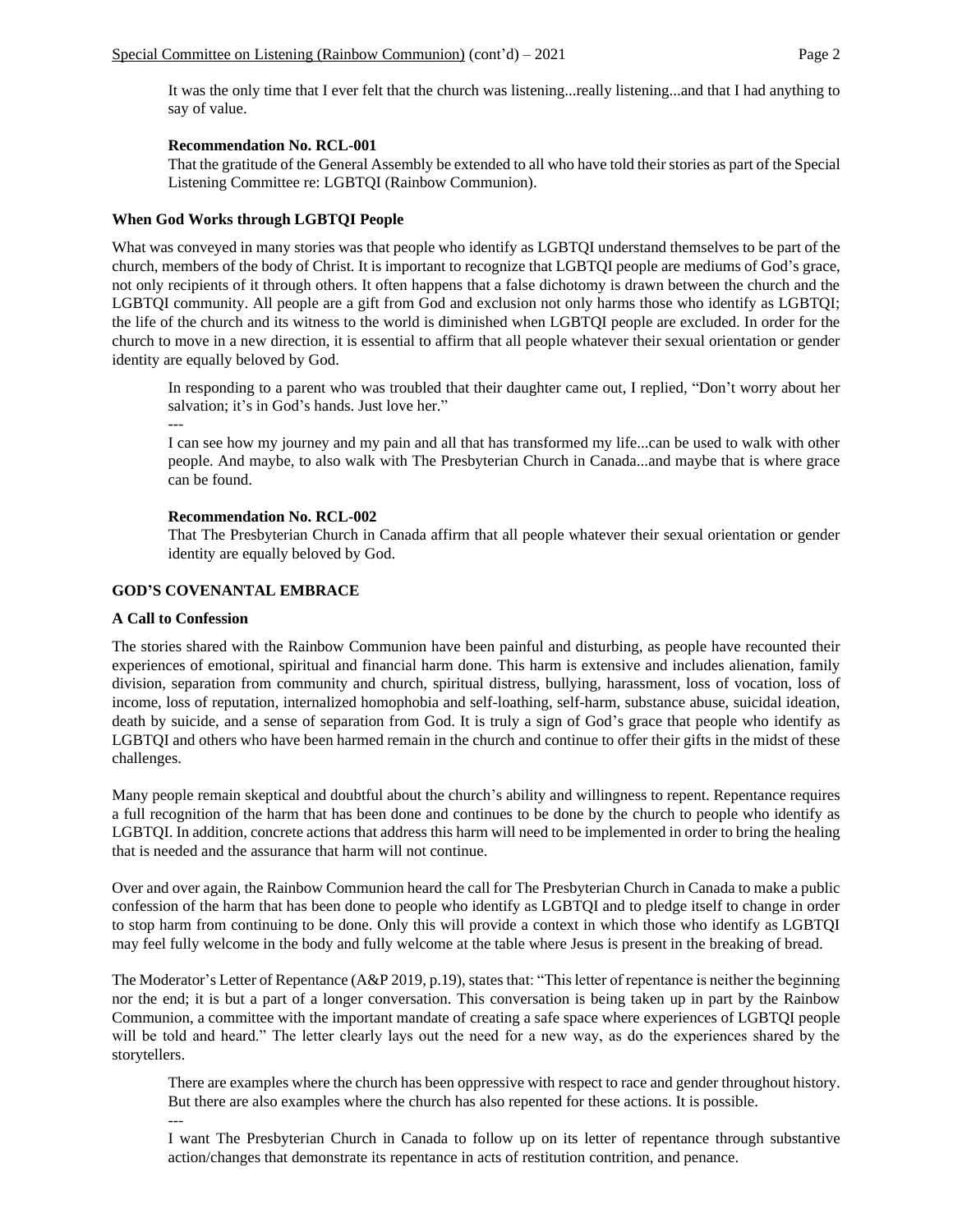### **Recommendation No. RCL-003**

That The Presbyterian Church in Canada offer a public confession to all individuals and congregations that have been harmed by the church in excluding and marginalizing people who identify as LGBTQI. The confession would acknowledge the church's responsibility for the harm done, seek forgiveness from God and from those who have been harmed, and commit the church to a true change of heart and behaviour.

### **Recommendation No. RCL-004**

That a Special Committee be appointed by the General Assembly, to prepare the Confession for harm done to LGBTQI people before the next General Assembly. The Confession will be given public expression in a Service of Worship led by the Moderator which will be live streamed and recorded and made available for use by the church.

## **Public Expression**

Many storytellers recounted that in their local congregations, information regarding the church's studies and recommendations related to human sexuality had not been made available to them or that members had been actively discouraged from engaging in the studies or responding to requests for feedback. Many said that the minister or the session acted to limit discussion or to discourage the expression of alternative views to their own.

The members of the Special Listening Committee believe that we have had an Emmaus Road experience in listening to those who have been deeply wounded by the church, and particularly by The Presbyterian Church in Canada. We have provided a space for stories to be told and heard. We must look together at how we continue to walk together and develop a new story in the relationship.

Re: Moderator's Letter of Repentance: Our congregation was never made aware of the letter and there's been absolutely nothing said or shared from our church leadership. It has never been printed or given out to us.

## **Recommendation No. RCL-005**

That members of The Presbyterian Church in Canada be encouraged to participate in the service of worship that gives public expression to the confession for harm done to LGBTQI people and to work individually and as congregations and the courts of the church to live out this Confession and commitment so that harm does not continue.

## **More than Just Words**

It is time to take action and to offer support and care to those who have been traumatized and harmed within and by The Presbyterian Church in Canada and whose relationship with the body of Christ has been broken. A funding mechanism needs to be established to enable those who have been harmed to access support for their healing process. Given the number of people who have already shared their stories of harm and the extent of the harm perpetrated, it is estimated that the fund should begin with a minimum of \$500,000. It is not known how many others might need to access this funding. An oversight body will need to be appointed to administer the fund and criteria will need to be established for those harmed to access this funding.

To make church a place of love and acceptance and welcome for everyone…will take a lot of learning...concerted and intentional action and humility to reconcile with those we have hurt for so long.

## **Recommendation No. RCL-006**

That a fund with terms to be formed be established and administered by the Life and Mission Agency to provide resources to support psychotherapy/counselling for those who have experienced harm done by homophobia, hypocrisy, transphobia and heterosexism in the denomination and provide a report on the funding accessed to the next General Assembly.

## **Providing Pastoral Care**

For some people, the resources to address the harm that has been done are simply not available in the church or in the wider community. In some cases, there is no minister or other person available who can provide the pastoral care that is required. For others, their experience has meant that they are not comfortable or able to talk with ministers or members of the local church. Some people live in regions that have very little access to the resources of Presbyterian churches. The Rainbow Communion did hear about congregations and presbyteries that are already providing pastoral support on a local basis, but it is imperative that there be a national program of pastoral care that is available to all.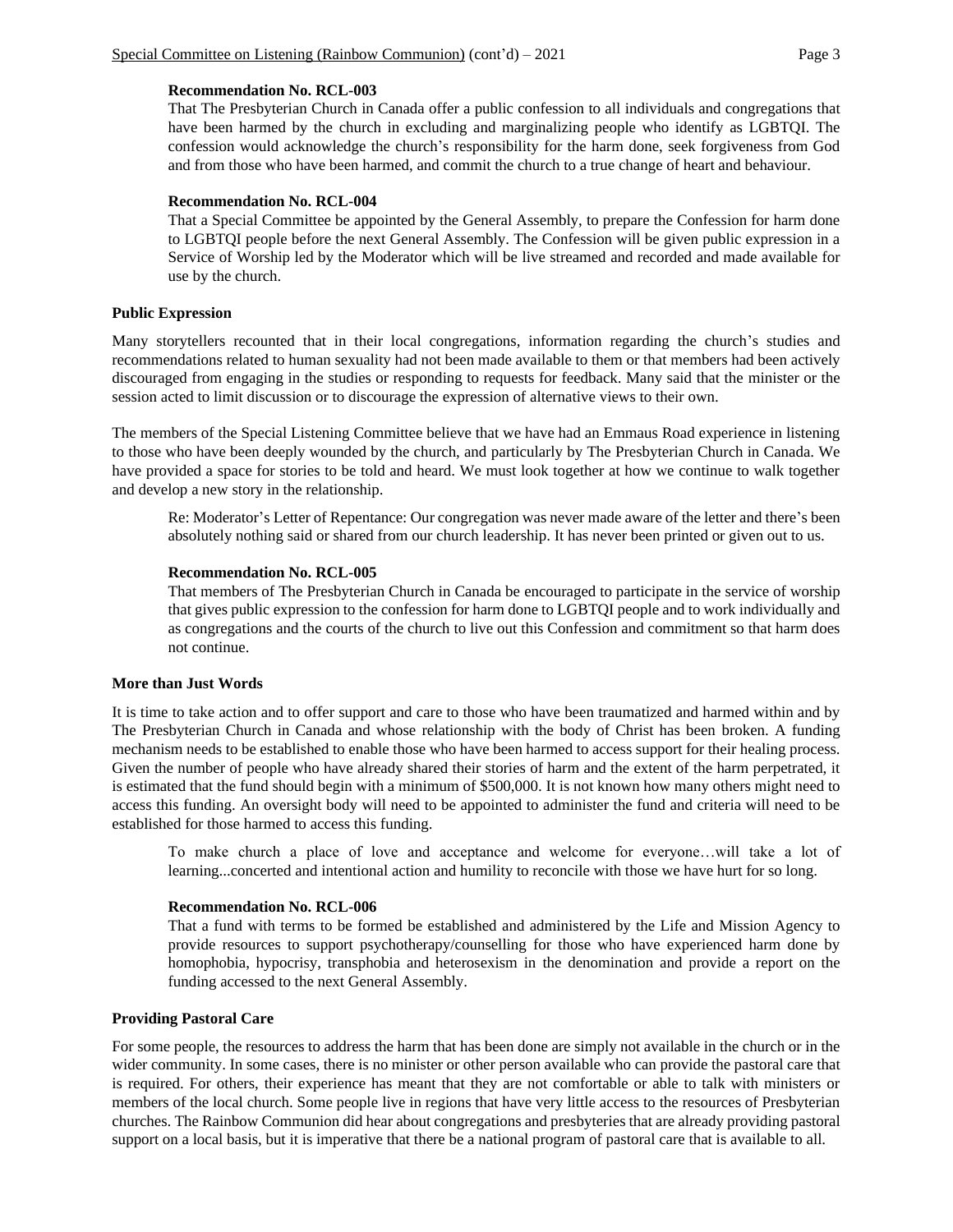Many people who told their stories felt very isolated and alone. It was difficult for them to know whether their experience was unique or if there were others who had had similar experiences. In addition to the need for support to all those who identify as LGBTQI, there were also particular needs expressed for groups to support parents and caregivers of people who identify as LGBTQI and also for serving and retired clergy who face particular challenges within the church.

I want to be able to be part of a church community where I don't need to 'code-switch' or hide parts of my life because I'm worried that someone won't understand or accept what I'm talking about; where the people around me are past stereotypes or misconceptions of what it means to identify as part of any group within the LGBTQI+ community. I hope that one day, congregations will have the knowledge and resources to adequately support people who are questioning their sexuality or gender.

# **Recommendation No. RCL-007**

That the Life and Mission Agency, together with synods, presbyteries, sessions and theological colleges encourage the development of organic networks of support groups and formalized pastoral care relationships across the church, both in person and online, to provide resources, guidance and care for people who identify as LGBTQI, and in particular for serving and retired clergy and for family members of LGBTQI people.

# **Care for Youth**

In many of the stories, there was a particular and pressing need to address harm done to youth who identify as LGBTQI. Appendix 5 references the terrifying statistics associated with mental distress and with rates of suicide and attempted suicide among LGBTQI youth, particularly those who are members of faith communities. Youth in The Presbyterian Church in Canada continue to be at risk of harm as attitudes and policies of exclusion continue to be perpetuated.

The church's current position is quite worrying to me. Because of its position, I am concerned and very worried that I am unable to foster a safe loving environment for the kids that participate in the programs that I run.

--- There are kids who have killed themselves and they were part of the PCC and were gay. We are very sinful; in that we are complicit in their deaths.

## **Recommendation No. RCL-008**

That resources and training events developed and gathered by the Life and Mission Agency, for the purpose of equipping ministers and youth leaders to provide exceptional care and appropriate support for LGBTQI youth, be recommended for use in congregations, presbyteries, synods and camps.

# **Debunking the Myth that Falsely Links Paedophilia with Those Who Identify as LGBTQI\***

The myth that falsely links paedophilia with those who identify as LGBTQI must once and for all be rejected by The Presbyterian Church in Canada. For too long, LGBTQI people have lived under this shadow. The harm it has done and continues to do is immense. This demonstrably false accusation has been used as a weapon and has led many gifted people to be driven away from working with children and youth because of the erroneous perception that their orientation or gender identity immediately makes them abusers.

Although there is no justification for this belief, it persists in the church and in the broader society.

Even among those who identified as allies, some felt the need to clarify that the LGBTQI people they knew were not paedophiles. Some storytellers also felt the need to recount incidents of child abuse to the Rainbow Communion. It was shocking to recognize how deeply this identification is ingrained in thinking in the church and beyond even after decades of recognition that this is not the case. This was clearly stated in the Report of the Special Committee on Sexual Orientation in 2003 (A&P 2003 p. 537 and see Appendix 7). It is still often the elephant in the room when talking about the inclusion of those who identify as LGBTQI.

I have come to understand that The Presbyterian Church in Canada doesn't trust me because of my orientation and links my identity to the abuse of children. ---

There was an elder at our table who said, 'I will not allow somebody who identifies as LGBTQI to teach my children'.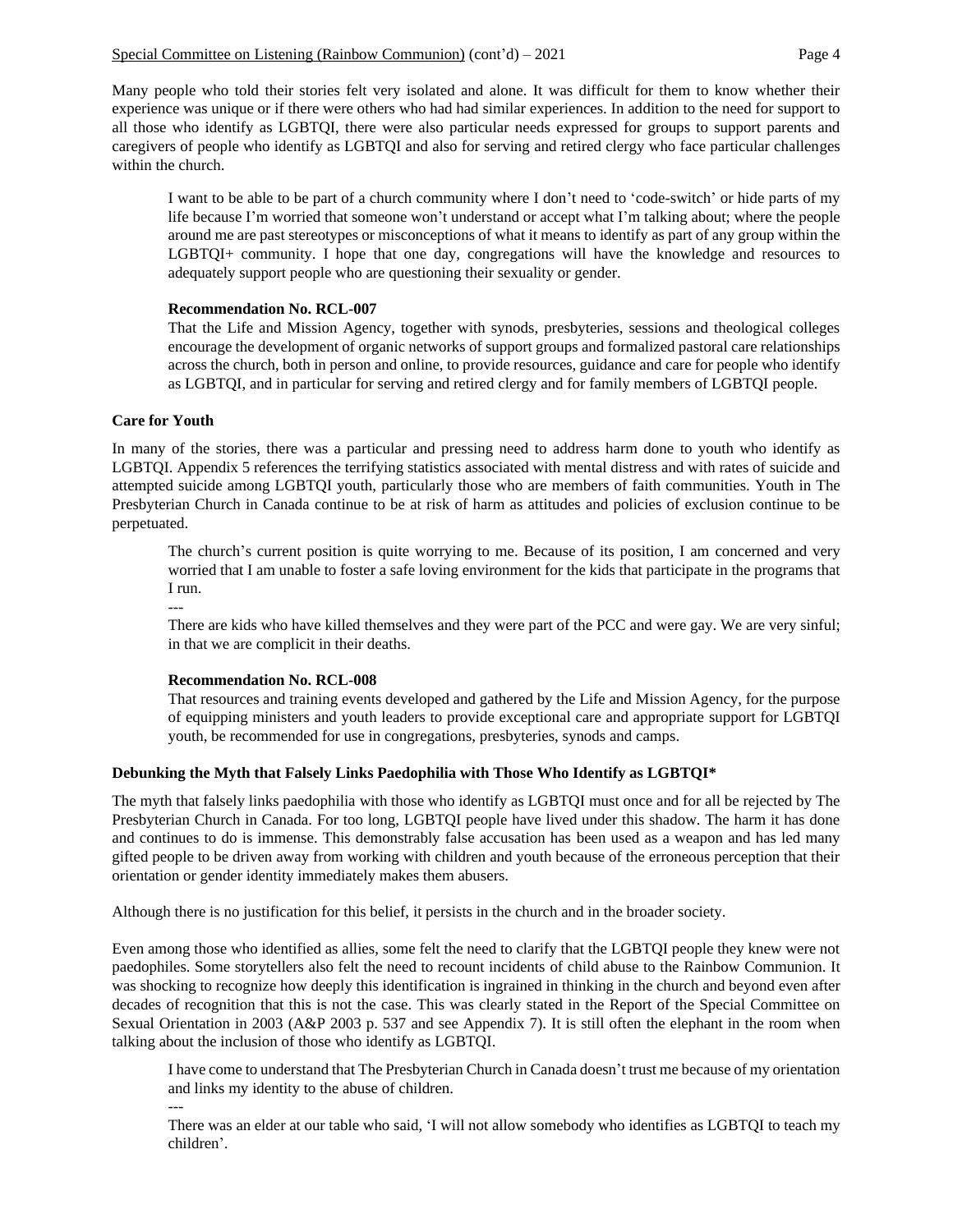### **Recommendation No. RCL-009**

That The Presbyterian Church in Canada reject without qualification the false claim that those who identify as LGBTQI are any more likely to be involved in paedophilia or the molestation or abuse of children or vulnerable adults than any other persons.

### **Responding Appropriately to Abuse**

The invitation to participate in a Listening Space was to share stories of harm done due to homophobia, transphobia, heterosexism and hypocrisy and/or grace received despite those challenges. However, there were those who felt compelled to share stories of other kinds of harm. Some did so because there were great efforts to provide a safe and respectful Listening Space, while others perceived that the Rainbow Communion was to hear any story of harm especially if it was sexual in nature including assault. Some people related stories of gender-based violence, misogyny, sexual harassment and abuse. Some people who had experienced abuse from both same-sex and opposite-sex abusers shared their stories as they perceived the Listening Space to be a safe space to do so.

In response to those who bravely shared stories of harm done, even outside the mandate of the Special Listening Committee, The Presbyterian Church in Canada needs to be alerted to the need for spaces and opportunities for people to safely report these experiences and receive care.

There I was still trying to discern my call, still trying to figure out what I was doing there. I had vicious hate notes pushed under my door regularly. I had horrible posters posted on the bulletin board in the common room where I lived and also in the classrooms where I went to school. I had terrible things said to me personally. Every year that I was there, a constant barrage of nastiness. And it was personal attacks on me.

## **Recommendation No. RCL-010**

That The Presbyterian Church in Canada, through the Life and Mission Agency, provide a means for people to safely tell their stories of abuse and offer an appropriate pastoral response.

## **METANOIA**

The Greek word that is used in the New Testament that is usually translated in English as "repentance" is "metanoia". It means "turning around", "changing our ways of thinking", "a transformative change of heart". Of course, repentance involves risk. Things will not be the same. What has been considered to be true and proper will be challenged. Each member will have to listen as well as speak, will have to receive as well as give, will have to bless as well as be blessed. But if harm is ever to come to an end, if those beloved members of the Body of Christ among us, our friends, our family, our companions on the journey, who are being harmed and excluded, are to be truly welcomed and able to share their gifts, then there must be a willingness to take that risk and to embrace a new way.

### **Policy**

It is important that all decision making, educational and program bodies of the church intentionally review and change their policies to reflect the belief that all people regardless of their sexual orientation or gender identity are equally beloved by God and to challenge homophobic, transphobic, heterosexist and hypocritical assumptions and practices.

Churches can become safe spaces. Use gender-inclusive language, install gender-neutral washrooms, act on the Moderator's Letter of Repentance, and encourage affirming people to stay in the PCC and not leave.

### **Recommendation No. RCL-011**

That with the support of the resources from the Life and Mission Agency, the courts of the church, agencies, colleges, and camps review and update their policies, procedures and practices, including the language used, by June 2022, to ensure they reflect the full inclusion of all people.

### **Creating Safer Spaces in the Courts of the Church**

There are particular concerns about addressing harm done to people who identify as LGBTQI in the courts of the church. There is a need to address exclusive language and homophobic slurs and to make the courts places where people who identify as LGBTQI can feel safe and included in order to participate fully and openly.

When reviewing policy, it is important to look at the language that is used. The Book of Forms 55 already addresses issues of offensive language. "When a member in speaking utters language that another member regards as offensive or censurable, the latter may require that the words be taken down by the clerk." It needs to be recognized that homophobic, transphobic and heterosexist language is offensive and censurable.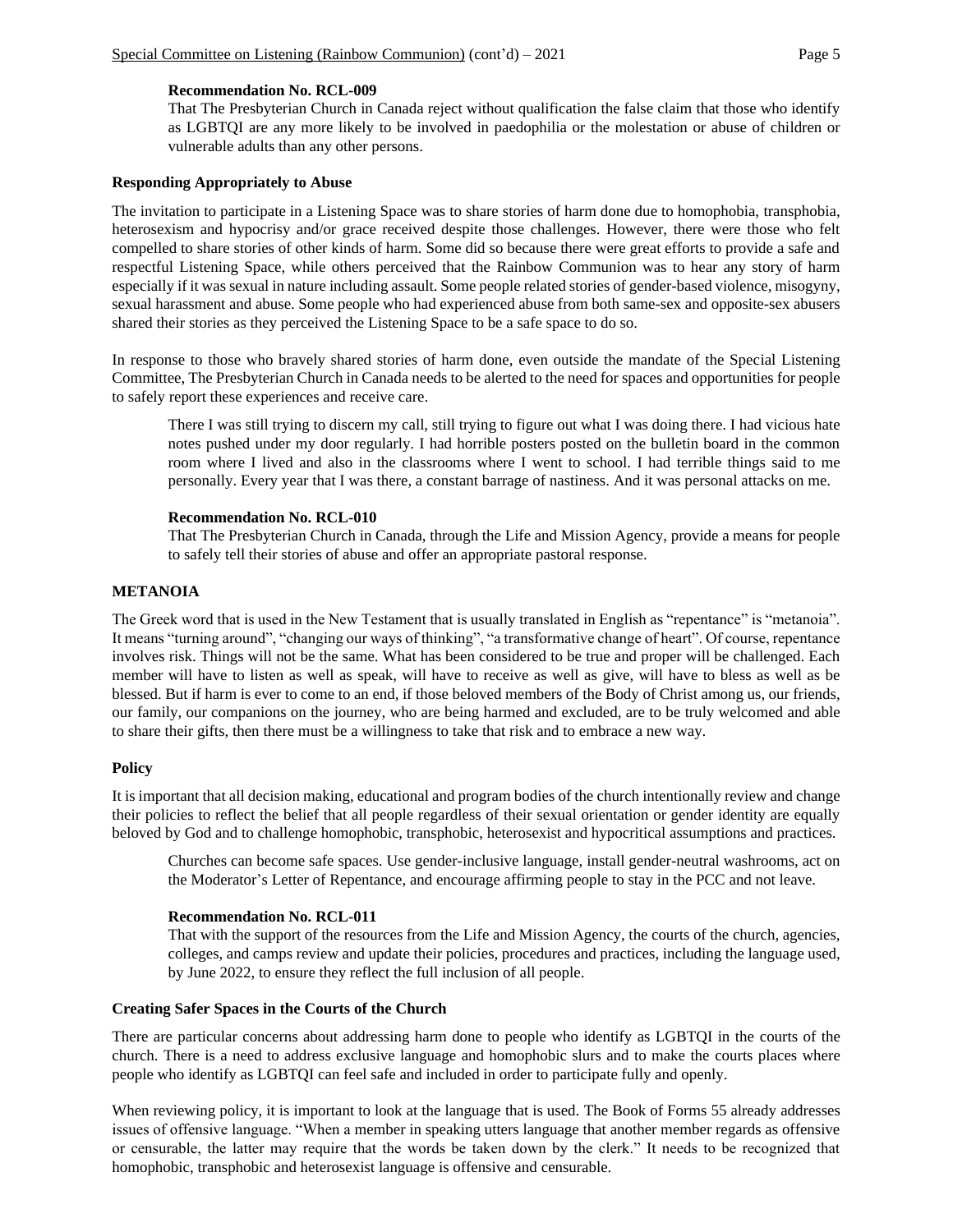Similarly, The Presbyterian Church in Canada Style Guide and Web Standards, addresses the use of inclusive language based on Living Faith 8.4.6*,* and is a useful tool in beginning to address language that can be harmful or exclusive. It states, "Acknowledging this, great care should be taken to avoid language that is demeaning or that stereotypes others on the basis of sex, race, ethnicity, sexual orientation, class, income, geography, mental and physical characteristics, and age" (*PCC Style Guide*, p. 37).

People should not ever communicate 'disgust' about homosexuality because there may be a struggling LGBTQI person present...and therefore made to feel unsafe. ---

We need to develop non-gender-specific pronouns. The language we use will probably have the broadest impact in people being able to see themselves as included.

### **Recommendation No. RCL-012**

That, by June 2022, the Life and Mission Agency develop guidelines, including how we speak to one another, for helping make the courts and committees of the church safer spaces for all.

### **Care for One Another**

The virtual invisibility of people who identify as LGBTQI in the courts and other bodies of the church, the lack of any policies related to their inclusion, and the lack of concern regarding homophobic and transphobic language means that there are also no policies related to the resolution of disputes related to exclusion and abusive language and practices. These issues are often overlooked and remain unnamed because of the lack of any specific guidelines or policies to which those harmed can turn.

I just keep living in the hope that all who call themselves Christians, will respond pastorally and with love, once they learn about the harm caused by exclusion…because the harm is real for someone like me. ---

The church needs to become 'non-accusatory' with respect to gay people and their relationships.

---

The church will need to develop conflict resolution materials for inclusion-related disputes.

### **Recommendation No. RCL-013**

That the Life and Mission Agency in consultation with the Clerks of Assembly create appropriate guidelines and policies to be used by the courts, agencies and congregations of the church to resolve disputes related to inclusion and report to the next General Assembly.

### **Resources**

It is important to recognize that the work of repentance and of ensuring that harm will not continue is not the work of any one office or staff person, it is the work of the whole church. However, much of the oversight and coordination of this work will be located within the Life and Mission Agency.

We need to begin healing conversations by recognizing and acknowledging our own power and privilege. Diversity, inclusion and anti-oppression training should be mandated for church leaders and staff. ---

I wish that there was a resource I could use, because I am not a trained counsellor, for supporting people coming out in toxic situations.

### **Recommendation No. RCL-014**

That all congregations, presbyteries, synods and committees be encouraged to consult with the Program Coordinator, Sexuality and Inclusion, concerning the ongoing work of resource and policy development, education, and support for the full inclusion of LGBTQI people in all dimensions of the ministry of The Presbyterian Church in Canada.

### **Representation**

One of the deep frustrations reflected in the stories that have been told to Rainbow Communion is that people who identify as LGBTQI have not had a voice in decision making in the church. Their exclusion and being made invisible has meant that they have not been able to contribute to the debates about their own inclusion and in other decision making in the church. In most instances, LGBTQI people are objectified and talked about rather than making their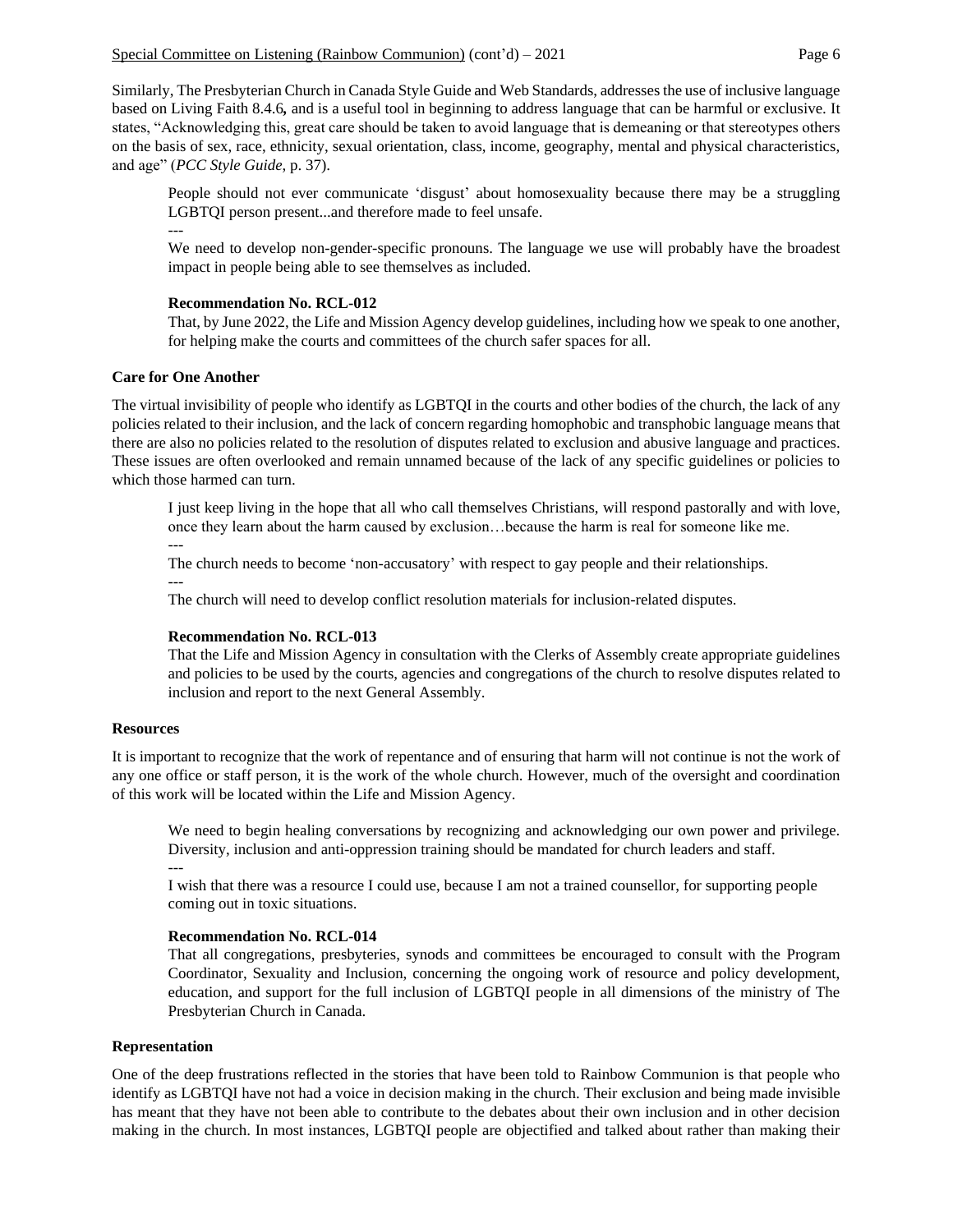own contribution. It is imperative that people who openly identify as LGBTQI be deliberately, visibly and consistently included in all courts, agencies and other entities in the church and their voices be welcomed and heard.

For healing to truly happen, we must listen to the voices of LGBTQI in the PCC and continue to create spaces where we can say, 'We want to hear your story and you are not going to be punished for it'.

Recognize that when 'LGBTQI' is debated…it is about real people not mere labels. They are talking about ME.

### **Recommendation No. RCL-015**

That Committees to Nominate at all levels and in all courts of the church, be urged and encouraged to include LGBTQI representation in the membership of committees of the sessions, presbyteries, synods, colleges and the General Assembly.

### **Removing the Threat of More Harm**

---

Although the inclusion of people who identify as LGBTQI at all levels of decision making is important, it does raise a serious and systemic dilemma for them which was clearly illustrated in the work of the Rainbow Communion. The church invited people who identify as LGBTQI to tell their stories and also required that at least two members of the Special Listening Committee identify as LGBTQI. This call and this requirement in fact demanded that people "out" themselves in a church that formally remained opposed to same-sex relationships and to the ordination of anyone married to a same-sex spouse.

## **All people, whatever their sexual orientation or gender identity, are equally beloved by God**

People who identify as LGBTQI need to know as beloved children of God they can be fully included in the church and in its decision-making processes and bodies without the threat of harm or the fear of direct or indirect discipline or censure because of their committed relationships with the people they love. This should not be a matter of pastoral exception but rather a recognition by the church that those who identify as LGBTQI and who choose to enter into a committed relationship with a spouse of the same-sex cannot be disciplined, censured or excluded for this reason. This will enable those who identify as LGBTQI and/or are married to a same-sex spouse to participate freely and honestly in the life of the church as all others.

Clergy already have liberty of conscience regarding who they marry in a religious ceremony, so that will not change in the future. No one can force a minister to marry any couple regardless of them being heterosexual or homosexual. For those who are non-affirming, they lose absolutely nothing; they do not have to give up anything except to acknowledge that we [LGBTQI] are present and have gifts to serve with as well … should the PCC ever become inclusive and affirming.

---

In the midst of all of this mess, sometime after the presbytery had found me **not** guilty...it was made clear to me that I would probably never find a job in The Presbyterian Church in Canada. It didn't really matter that I had come out of the process with my credentials intact and without having been disciplined. I was on a blacklist [sic] and every time I would apply for a job, there would be some push back and reason not to hire me...simply for the allegations of being gay at that time.

## **Recommendation No. RCL-016**

That identifying as LGBTQI and/or being in a same-sex marriage not be grounds for discipline and censure in The Presbyterian Church in Canada.

### **Worship**

The church has no higher calling than to offer the worship that belongs to God day by day, Sunday by Sunday. (Living Faith 7.3.1). Members of the Body of Christ join together to worship God in Word and Sacrament and to find strength and hope for the task of proclaiming the coming of God's reign in the world. Those who gather include members who identify as LGBTQI.

The Rainbow Communion heard from many storytellers that in sacred spaces, those who identify as LGBTQI routinely feel marginalized and excluded. Language used in worship shapes the way we understand who God is, our theology, and also how we understand ourselves as the Body of Christ. When the language used in worship is heteronormative, homophobic, and/or binary, those who identify as LGBTQI do not understand themselves to be included in the body nor do they see themselves as being created in the image of God or being part of God's covenantal embrace. This has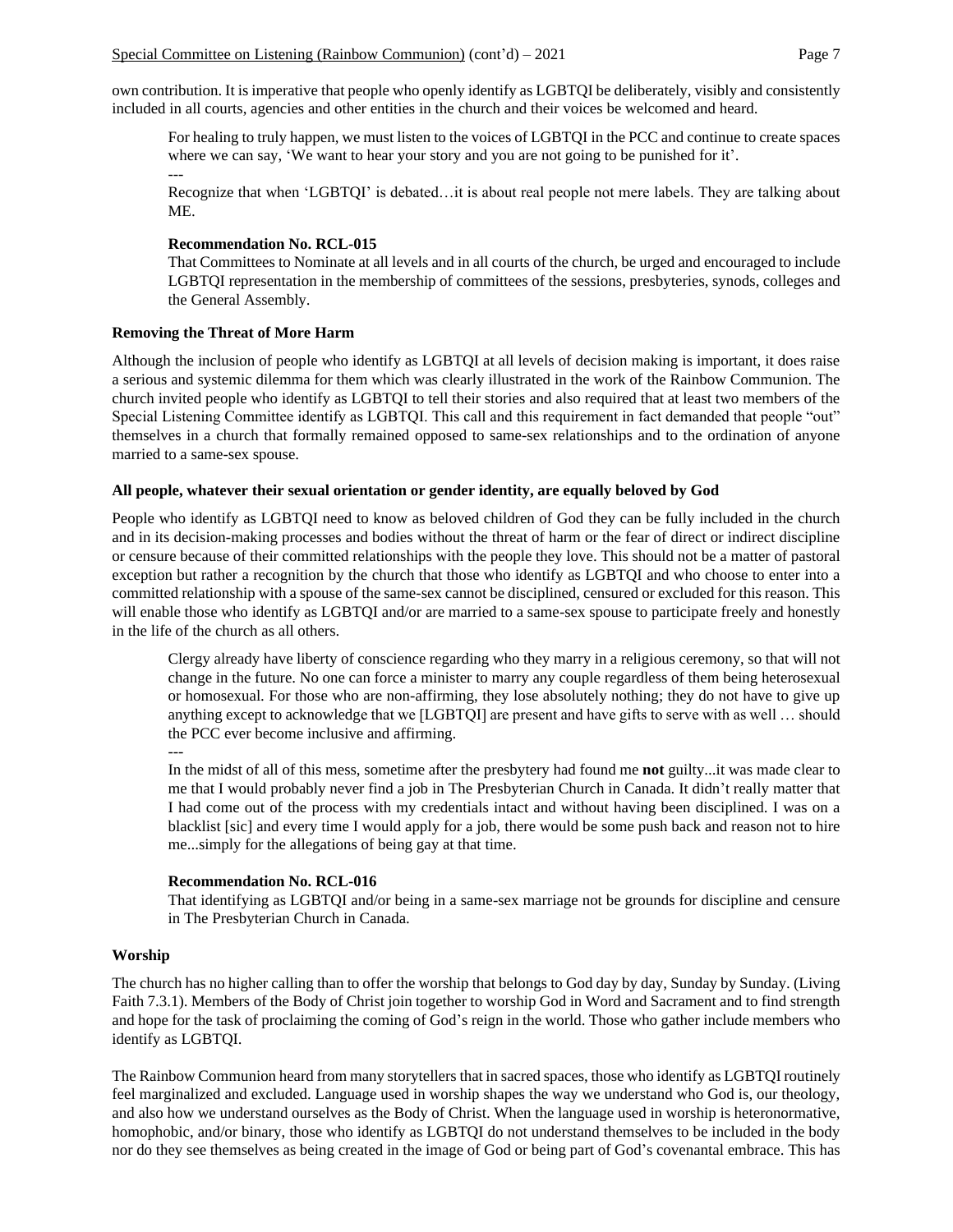left many feeling unwelcome to participate in the life and worship of their home churches and feeling alienated from spaces that are meant for all to celebrate God's love and grace together.

It is important to mention LGBTQI in public discourse and in prayers. Remove the fear of saying the actual words out loud: lesbian, gay, bisexual, transgender, queer and intersex.

## **Recommendation No. RCL-017**

That all congregations, presbyteries, synods and theological colleges be encouraged to use the Life and Mission Agency updated resources for worship and to review their own practices and the language that they use in worship.

## **Recommendation No. RCL-018**

That congregations and other worshipping bodies be encouraged to be inclusive by providing opportunities for all to offer their gifts in worship and in the life and ministry of the church.

### **Theological Education**

Some storytellers recounted experiences of harm done in the church's theological colleges. They also spoke about theological formation that did not address the harm done to people who identify as LGBTQI. The Rainbow Communion requested and received information from each of the theological colleges concerning courses and activities that address the harm done to those who identify as LGBTQI and the church's process of repentance for this harm. It was encouraging to hear about what is being provided currently, particularly in courses related to pastoral care and theology. It is important that the colleges continue to review all courses, as well as worship and communitybuilding activities, to ensure that they are reflective of communities of learning and preparation for ministry that welcomes and includes all.

A long-time PCC member shared that their minister became very defensive and angry when questioned about why the congregation was never offered the opportunity to discuss church doctrine on sexuality. The member's concerns were simply dismissed.

---

One time a girl told me that I was going to get cancer if I was gay because her pastor had preached that past Sunday that, 'If you are gay and you succumbed to your temptations, you will get cancer and die'. ---

I think there has to be a lot of education. I think everybody needs to be educated about LGBTQI issues, about homophobia, transphobia, about being a welcoming church.

## **Recommendation No. RCL-019**

That theological colleges continue to examine and update their courses, worship and community-building activities to ensure that they reflect the church's commitment that harm does not continue and that LGBTQI people are fully included in the life of the church.

### **The Body of Christ**

Those who met a stranger on the road to Emmaus only recognized the risen Christ when they gave thanks to God and broke bread together. They were truly "companions"\*, those who shared bread together and recognized in that act the presence of the One who overcame fear and death. The encounter in the stories told with those who have been so deeply harmed and excluded by the church calls us to a new experience of communion. We are invited by the One who is Love to a new and transformed communion in the Body of Christ. Paul's description of the Body of Christ in the First Letter to the Corinthians states that, "when one member suffers, all suffer together with it". We can no longer say that we are not aware of the harm the church has perpetrated. Corinthians also states, "If one member is honoured, all rejoice together with it." The church lives in hope that in our words and in our actions, we can truly honour and welcome one another and rejoice together in all the diversity and beauty that is the Body of Christ.

\* 'Companion' comes from 'panis', the Latin word for bread. Originally, the word was used to describe someone with whom you shared a meal.

### **Recommendation No. RCL-020**

That this report and its recommendations together with the supporting resources be commended to congregations, the Life and Mission Agency and the courts of the church to assist in the process of reconciliation.